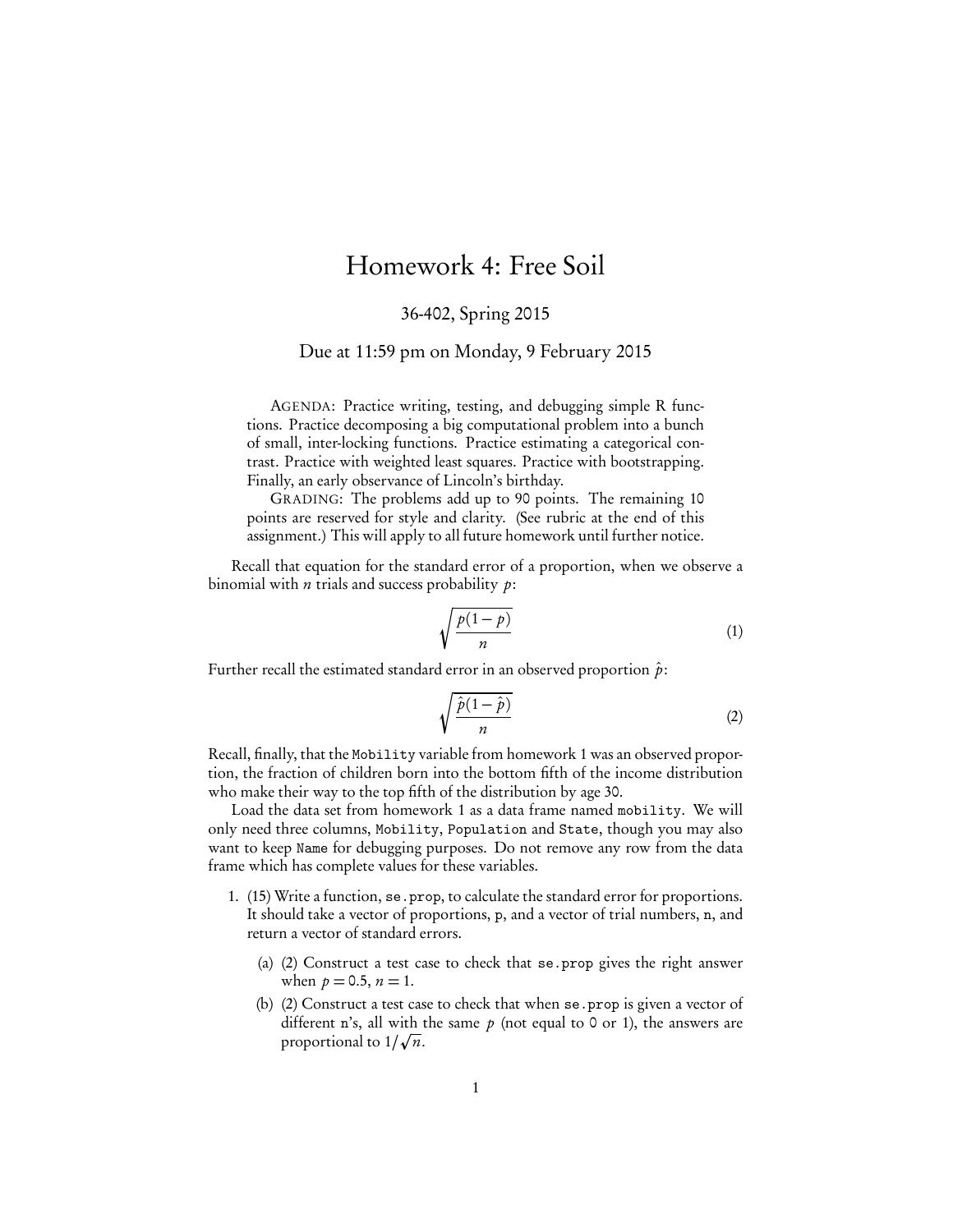- (c) (2) Construct a test case to check that when  $p = 0$ , the returned value is always 0, for multiple  $n$ .
- (d) (2) Construct a test case to check that when  $p = 1$ , the returned value is always 0, for multiple  $n$ .
- (e) (2) Construct a test case to check that when given a vector p of mixed 0s and 1s, the returned vector has all 0s, for multiple n.
- (f) (2) Construct a test case to check that when given a vector of different, non-extreme values for p, and a constant n, the entries of the returned vector are proportional to  $\sqrt{p(1-p)}$ .
- (g) (2) Check that  $se.$  prop works properly when  $pec(0.3,0.8)$  and  $n = c(12,72)$ . This includes working out what the proper answers should be.
- (h) (1) Explain whether your code implements Eq. 1 or Eq. 2.
- 2. (10)
	- (a) (3) Use se.prop to calculate the standard error of the mobility for each community in the data from homework 1; report the summary statistics.
	- (b) (1) Plot the histogram of the standard errors.
	- (c) (2) Make a scatter-plot of the standard errors vs. population.
	- (d) (2) Make a scatter-plot of the standard errors vs. mobility.
	- (e) (2) How reliable were the inferential statistics you calculated in homework 1?
- 3. (15)
	- (a) (5) Write a function, WSE, to calculate weighted mean squared error. It should take as arguments predicted, a vector of predicted values; observed, a vector of observed values; and weights, a vector of weights. It should return a single real number, the weighted mean squared error. Mathematically, that is to say, it should find

$$
\frac{\sum_{i=1}^{n} w_i (y_i - \hat{y}_i)^2}{\sum_{i'=1}^{n} w_{i'}}
$$

Make the default value for observed the Mobility column of the data, and the default values for weights equal to one over the squares of the standard errors in Mobility from the previous problem. Hint: You could write this using a for loop, or even two of them, but there are more elegant ways.

- (b) (3) Check that WSE works properly when predicted is c(0.15,0.05), observed is  $c(0.14, 0.07)$ , and weights is  $c(0.01, 0.42)$ . (This includes working out what the right answer should be.)
- (c) (2) Create three modified versions of this test case, each changing one of the three arguments, and make sure that your function works correctly on all three.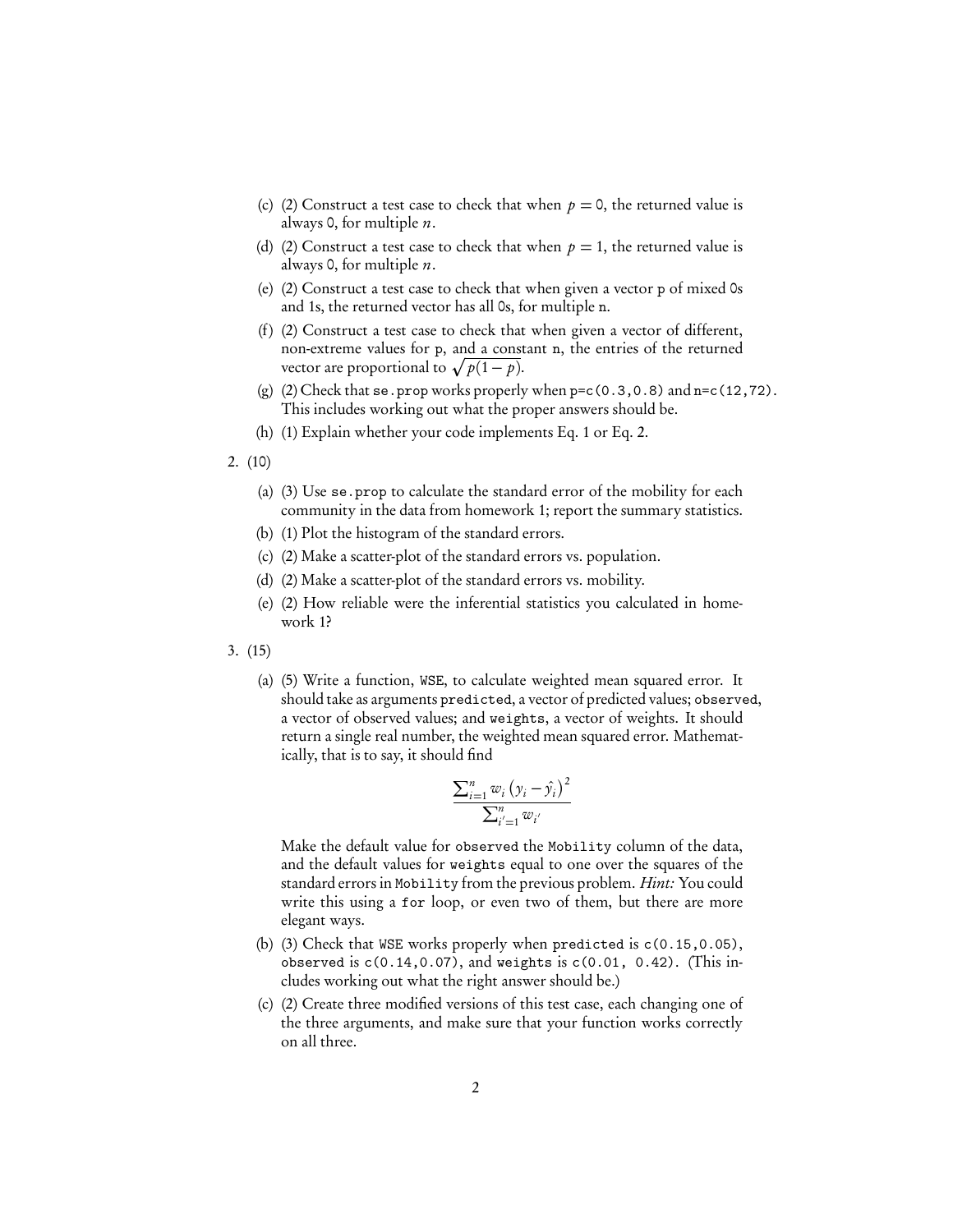- (d) (2) Explain why, for modeling mobility, the weights should be the inverse square standard errors.
- (e) (3) Check that WSE returns the MSE when all the weights are equal. (They will *not* be equal for those default values.)
- 4. (10)
	- (a) (5) Write a function, dixie, which reads in a vector of state names (in the form used in the mobility data set), and returns a binary vector, 1 if the state was part of the Confederacy during the US civil war, and 0 otherwise.
	- (b) (5) Check that it gives the correct results when applied to a vector of the 50 state names and the District of Columbia.
- 5. (10) Write a function, dixie.fit, which takes two arguments: a data frame with a column named State, and a vector of length two, levels. It should test, for each row, whether the state was in the Confederacy (using dixie), and if so return the first element of levels, and if not, return the second element. Check that it works correctly when  $levels=c(1,0)$ . Explain how you know that is the correct behavior.
- 6. (10) Write a function, dixie.WSE, which takes as input levels, without default, and a data frame, defaulting to mobility. It should predict the mobility level for each city based on whether it was in the Confederacy or not, using the function dixie.fit, and return the weighted squared error, using WSE, with the actual values of Mobility as the response and weights based on their standard errors. For full credit, call, do not re-write, the functions from the earlier problems.

Construct a test case using a data frame of four rows to check that is working properly, when levels=c(0.01,0.15).

7. (5) Optimize the weighted squared error for this two-parameter model, starting from the initial guess that the mobility level for the former Confederacy is 0.01, while that for the rest of the country is 0.15. Report the best-fitting values of levels.

Hint: See recipe 13.2 in The R Cookbook.

- 8. (10) Turn the optimization from the previous problem into a function, which takes as arguments a data frame (with default equal to mobility) and an initial guess at levels (with default equal to c(0.01,0.15)), and returns the fitted values of levels (and nothing else). Check that running it with the defaults reproduces your answer from the previous problem. Check that you get a different answer if you remove the first half of the data frame.
- 9. (5) Use resampling of rows to give standard errors for levels.